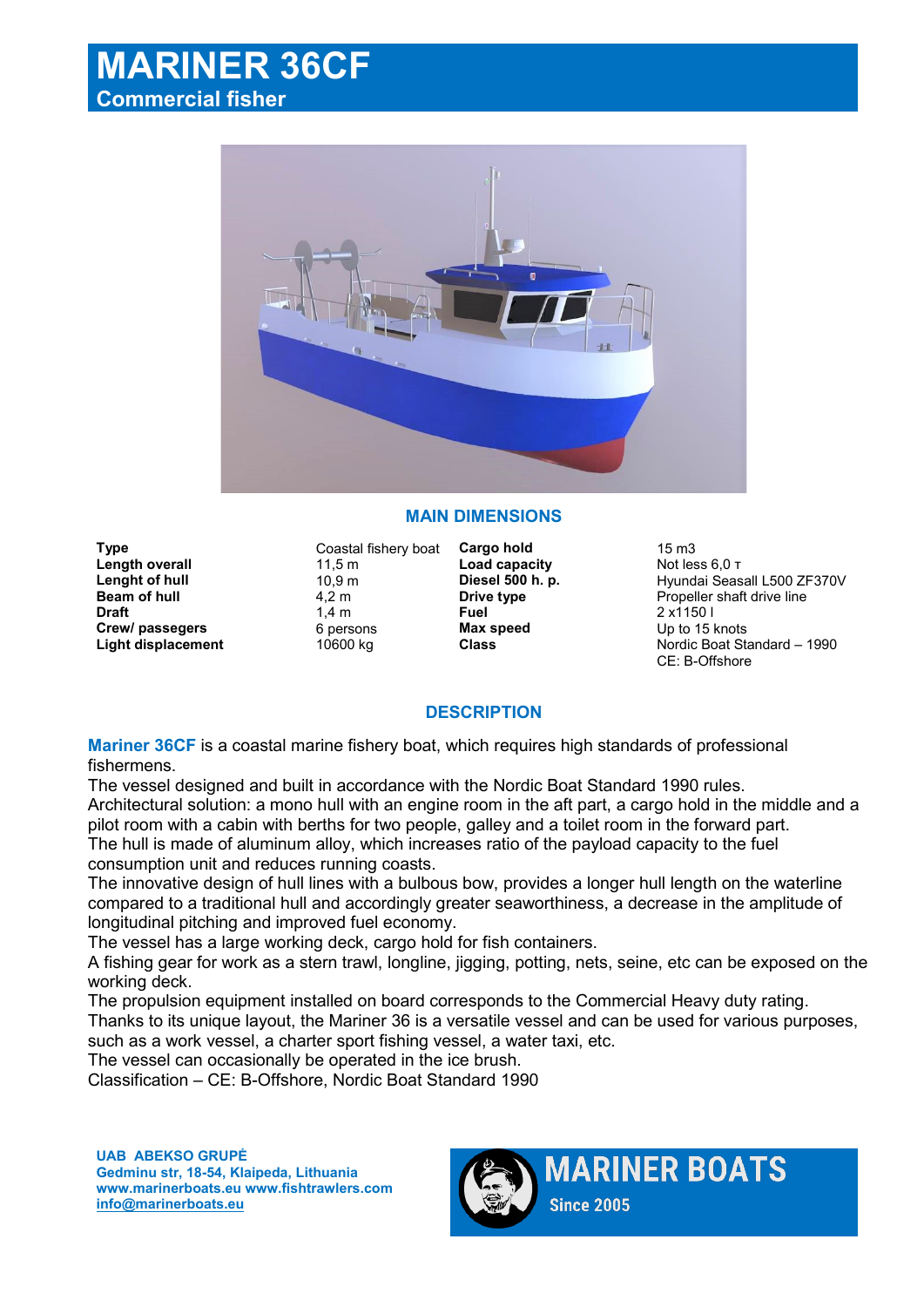# **MARINER 36CF Commercial fisher**



## **SPECIFICATION**

### **STANDARD EQUIPMENT OPTIONS**

**Hull** The aluminum alloy hull divided into 5 waterproof compartments. **Propulsion** Diesel Hyundai Seasall L500P/ZF 370 V Four blade propeller **Steering gear** Stern drive electro hydraulic type **Tanks** Fuel tank 1 х 1150 l **Cargo hold** Fish hold 15 m<sup>3</sup> **Electricity** 24V – 90A alternator Coast charging Starter Battery **Deck equipment** Mooring Bollards **Accommodation** Pilot house with the cabin with two berths Toilet room **Navigation equipment** Navigation lights Magnetic compass **Lighting** Lighting of the superstructure, bow cabin and engine room Lighting deck aft cockpit **Safety Hull**

Stern gates and platform Ice hull reinforcement **Propulsion** Power up to 700 h. p. **Tanks** Fuel tank 2 х 1150 l Fresh water 200 l Grey water 200 l **Accommodation** Toilet room with electric toilet system, sink and shower Galley with stove and sink **Cargo hold** Insulated hold **Electricity** Diesel generator up to 10 kW Service battery **Deck equipment** Hydraulic crane Fassi 900 kg Anchor spire Bow thruster Trim tabs **Technological equipment** Hold cooling  $-5/ + 5$  °C Slurry ice machine Hydraulic unit for fishing equipment Water pump Insulated fish container 700 L (h 870 мм x l 1200 мм х b 1000 мм)

**Fishing application**  Stern Trawl Long line **Gigging** Potting **Seiner Gillnets Cabin heating / cooling** Diesel air heater Air condition Water heater **Navigation equipment** GPS + Echo sounder + Radar VHF radio Auto pilot Color fish finder **Lighting** Search light Navigator lamp **Safety equipment** Life jackets Life buoys Life raft **Firefighting equipment** Extinguishers CO<sub>2</sub>

#### **Produsent: UAB ABEKSO GRUPĖ Gedminu str, 18-54, Klaipeda, Lithuania Leverandør: Yrkessenteret Hvittingfossveien 349, 3089 Holmestrand - Tlf +47 96643535 Epost: salg@yrkessenteret.no**

Automatic bilge pump

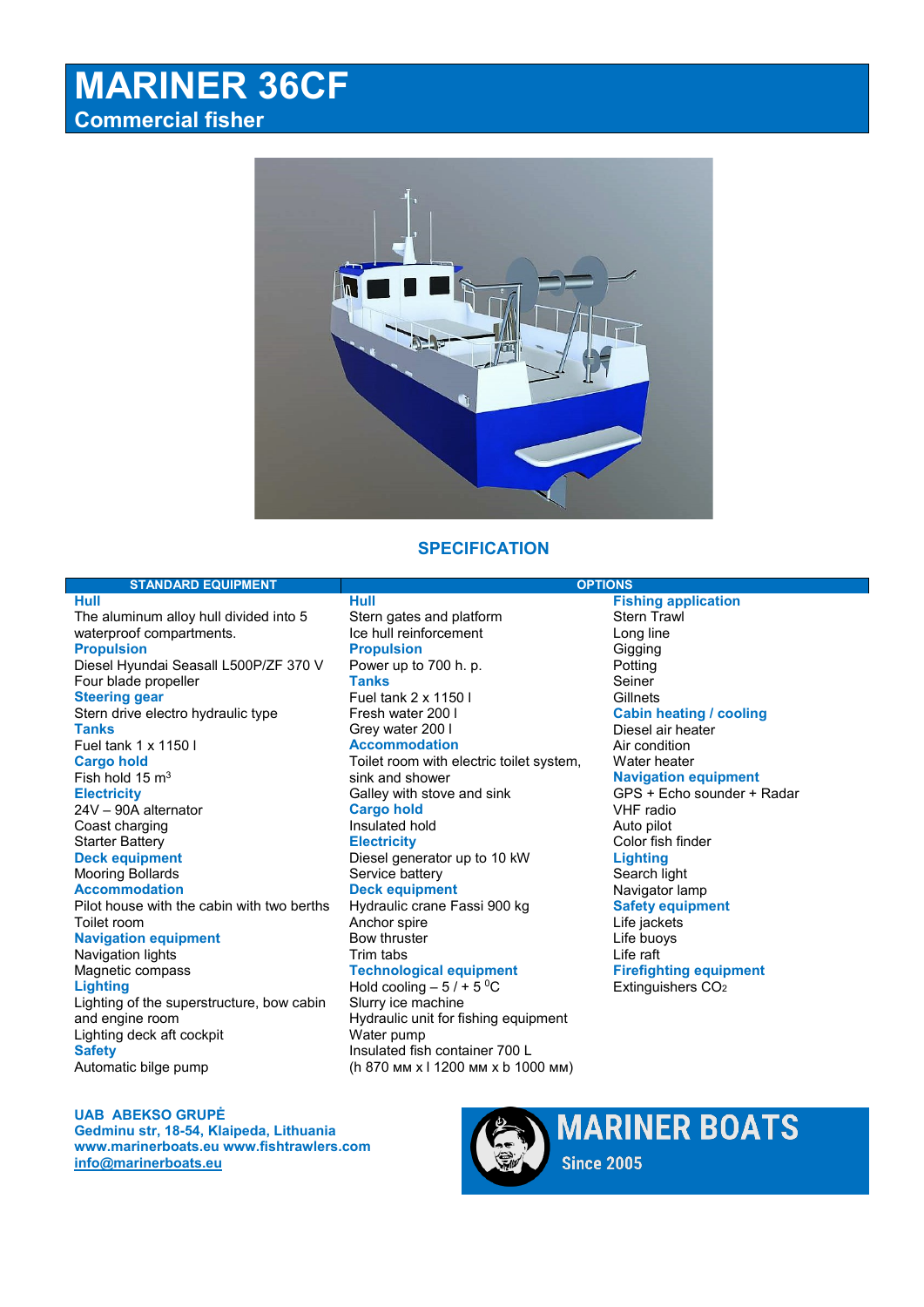# **MARINER 36CF Commercial fisher**

**GENERAL ARRANGEMENT**





**Produsent: UAB ABEKSO GRUPĖ Gedminu str, 18-54, Klaipeda, Lithuania Leverandør: Yrkessenteret Hvittingfossveien 349, 3089 Holmestrand - Tlf +47 96643535 Epost: salg@yrkessenteret.no**